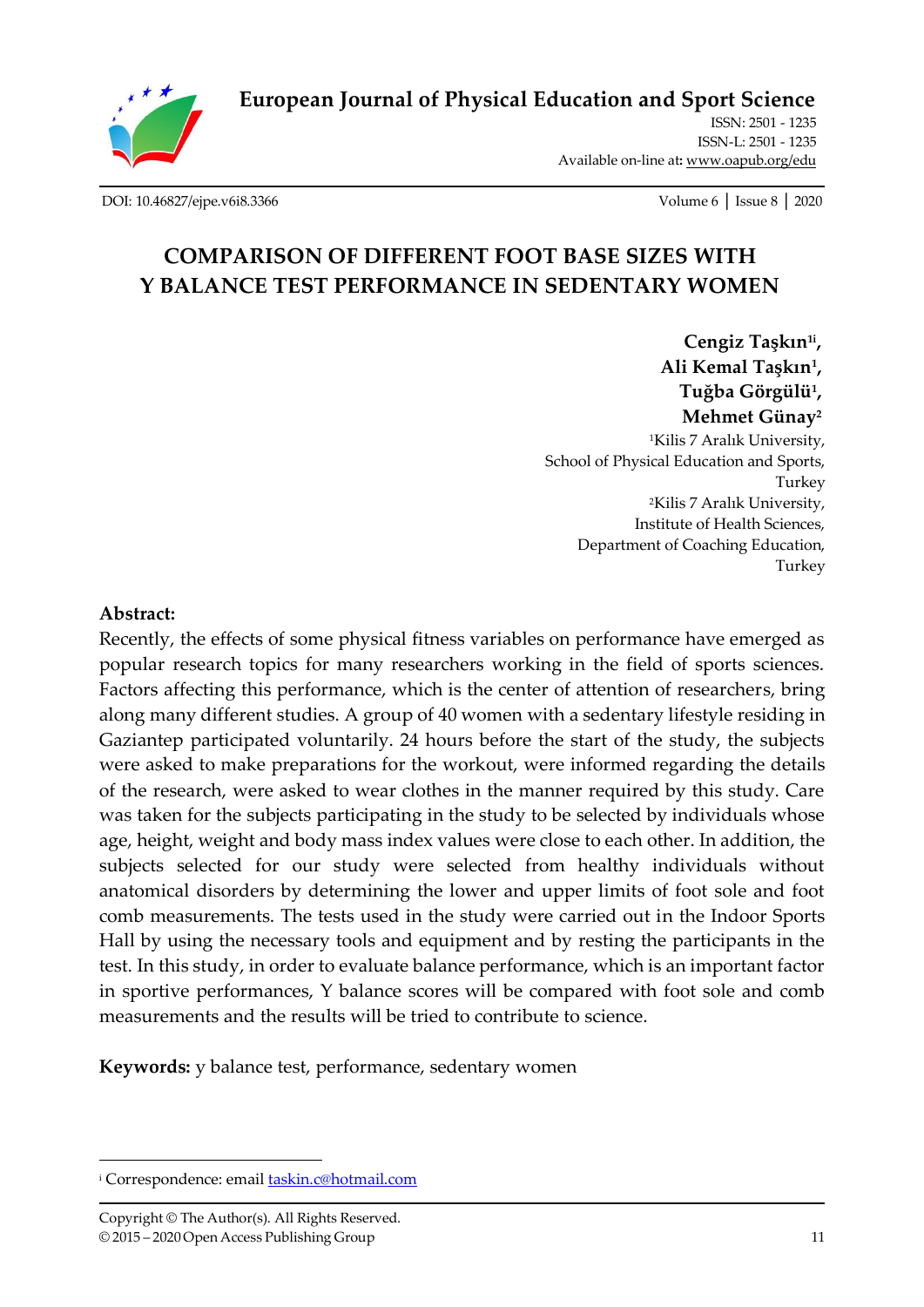### **1. Introduction**

Recently, the effects of some physical fitness variables on performance have emerged as popular research topics for many researchers working in the field of sports sciences. Factors affecting this performance, which is the center of attention of researchers, bring along many different studies. In addition to all these studies, although there are many studies on the factors that affect the balance ability that are effective in sportive performance, there are no or almost no studies on the soles of the feet that bear the burden of the whole posture in the balance ability of athletes. Because postural stability is the ability of the body to keep the center of gravity within the boundaries of the support surface, and it is also expressed as stability limits. In fact, postural stability means the same as balance (Shumway and Woollacott, 2007).

Balance is one of the important factors determining sporting performance and is defined as the ability to correctly position the center of gravity on the support surface. (Erdoğan et al., 2017). The ability of the whole body to move in coordination is one of the results of having good balance skills. (Koyuncu, 2013). Balance is achieved by the relationship between the center of gravity, the line of gravity and the support surface.

It is carried out by integrating sensory information obtained with vestibular, visual and somatosensory systems in the central nervous system (CNS) and as a result, revealing the appropriate motor responses in the musculoskeletal system. In this way, static and dynamic conditions are adapted (Kanatlı et al., 2006).

Sports-specific movements include performing basic motoric movements at the top level during training or competition, as well as maintaining both static and dynamic balance simultaneously. Learning and training about a sport also improves the effectiveness of dynamic and static balance in daily life activities Although there are many scientific studies that reveal the importance of proprioception in terms of sports, the sensory basis of balance and balance in determining sportive ability, skill and performance (Mononen et al., 2007). There are not enough studies examining the balance characteristics specific to sports branches and comparing their performance. In this study, in order to evaluate balance performance, which is an important factor in sportive performances, Y balance scores will be compared with foot sole and comb measurements and the results will be tried to contribute to science.

# **2. Material and Methods**

The subjects are residing in the city center of Gaziantep and have a sedentary lifestyle; 40 women participated voluntarily to the research. 24 hours before the start of the study, the subjects were asked to make preparations for the workout, were informed regarding the details of the research, were asked to wear clothes in the manner required by this study. Care was taken for the subjects participating in the study to be selected by individuals whose age, height, weight and body mass index values were close to each other. In addition, the subjects selected for our study were selected from healthy individuals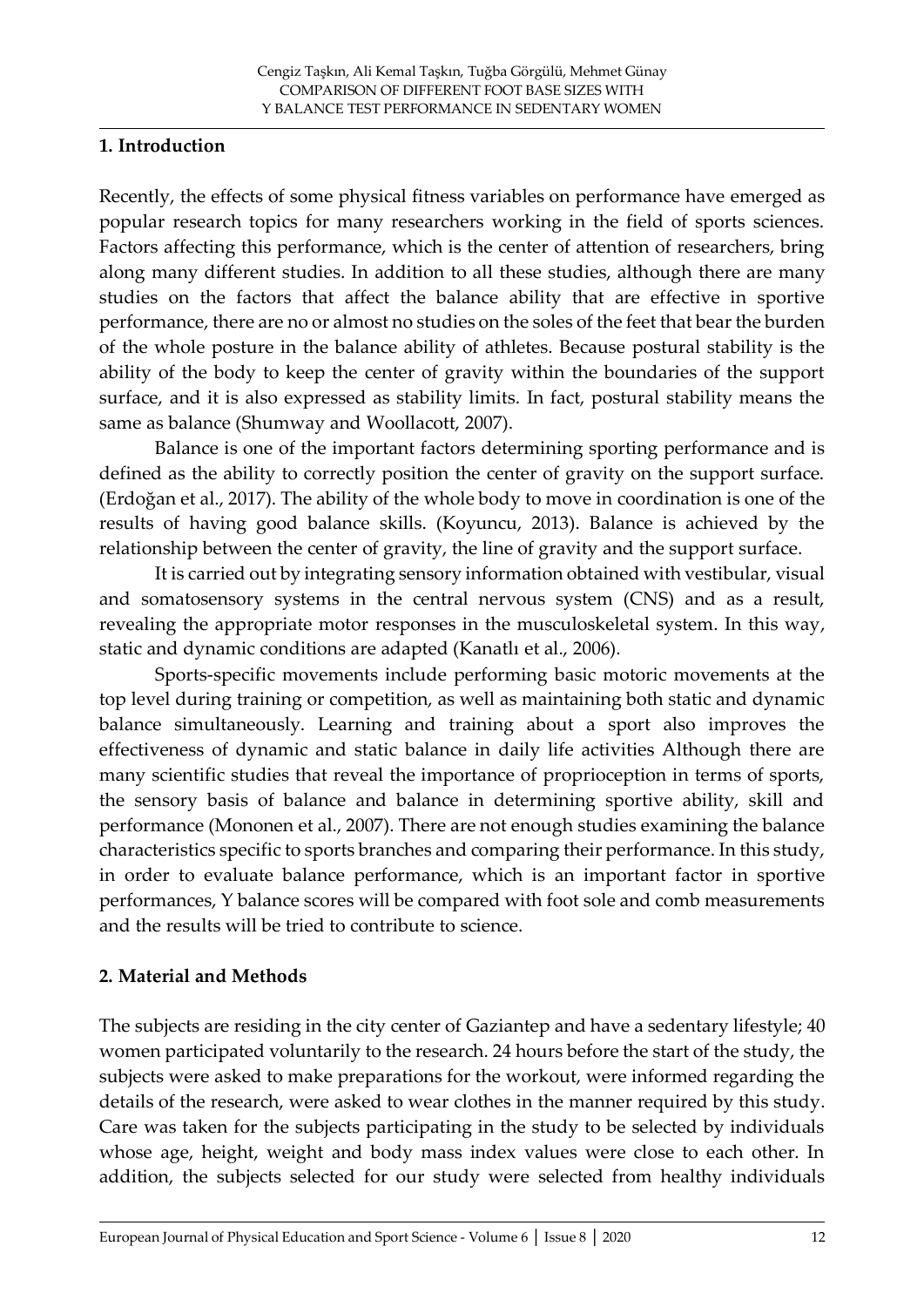without anatomical disorders by determining the lower and upper limits of foot sole and foot comb measurements. The tests used in the study were carried out in the Indoor Sports Hall by using the necessary tools and equipment and by resting the participants in the test.

# **2.1. Height**

The height of the test subjects without shoes, holding their breath, standing upright on a flat ground with their heels and toes adjacent to a standing position, and a stadiometer (SECA, Germany) with a sensitivity of 0.01 m, is suitable for the desired measurement technique.

# **2.2. Body Weight**

It was taken at 09:00 in the morning in order to get full results from the weight measurements, assuming that the individuals who participated in the study generally did not fill their saturation levels in the morning. While taking weight measurements, care was taken to ensure that the subjects were wearing no shoes and sportswear (tracksuits and t-shirts), and the sensitivity was measured with an electronic scale (SECA, Germany) with a 0.1 kg sensitivity in accordance with the desired measurement technique.

# **2.3. Body Mass Index Calculation (BMI)**

The body mass index of the subjects was calculated by dividing the body weight in kilograms by the square of the height in meters with the formula accepted by the World Health Organization.

Body Mass Index (BMI) = Body Weight (kg) / Square of height (m2).

# **2.4. Foot Sole Length Measurement**

The feet of the subjects were placed on a clean sheet of paper. A pencil was held perpendicular to the paper (at a 90 degree angle) and circumscribed around the feet. The distance between the backmost point of the heel and the tip of the toe was measured with a shoemaker tape measure and the length was measured with a stadiometer (SECA, Germany) with a degree of precision of 0.01 m in accordance with the desired measurement technique. (M.E.B Megep, 2013)

# **2.5. Foot Comb Width Measurement**

The foot comb width of the subjects, the distance between the toes of the first (thumb) toe and the metatarsal, and the distance between the extremities of the parts where the fifth (little finger) joins the metatarsal, the desired measurement with a stadiometer (SECA, Germany) with a precision degree of 0.01 m. It was measured in accordance with the technique.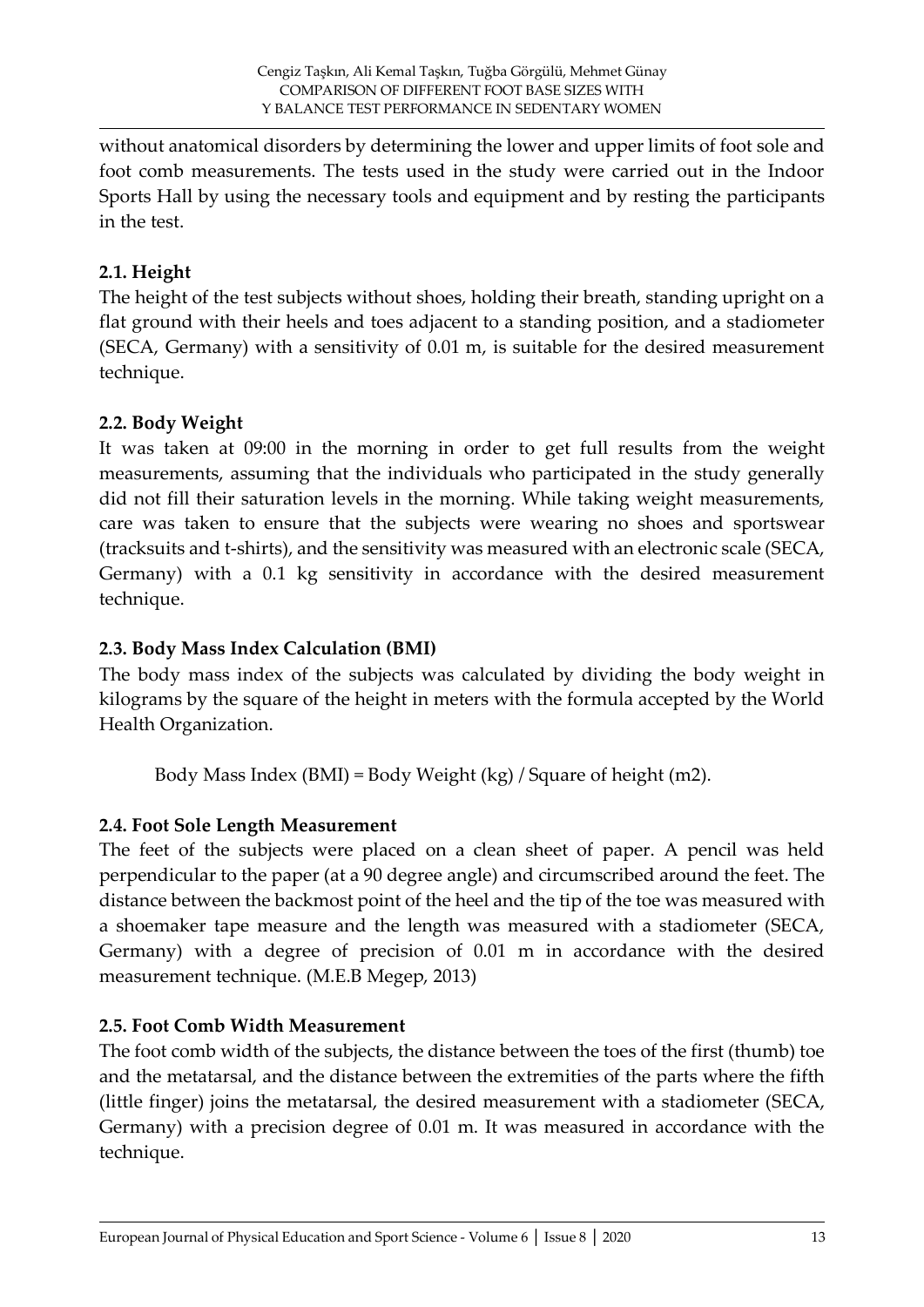

**Figure 1:** Foot Comb Width Measurement

### **2.6. Y Balance Test (YBT)**

The "Y Balance Test" platform was used to measure dynamic postural control. Each participant's leg length was recorded in centimeters in the supine position by measuring bilaterally from the anteriorsuperioriliac point to the medialmalleolundistal part. Measurements were tested with bare feet, in 3 directions, as the distance between the farthest point from which the participant could reach ANT reach from the toe tip in the center, and PL and PM from the heel of the foot.

During the trial, the participants were asked to keep their hands on the iliac and their heels on the floor, and to make a light touch on the farthest point with the toe of the reach foot. Before the measurement, a short demonstration was made by the experienced researcher on how to apply the test and the participants were allowed to experiment in all directions at least 6 times (Robinson and Gribble, 2008).

After the test trials were completed, each participant was given a 2-minute rest period and then 3 stretches in each direction. During the measurement, it was accepted as a mistake for the participants to transfer their body weight to the reclining foot, separating the heel of the standing foot from the floor or separating their hands from the hip, and the measurement was repeated after the participant was verbally informed.

All reaches are recorded in centimeters. After the data were obtained, the scores obtained by using the formula "Best Reach / Leg Length) x100" for each direction were normalized in order to eliminate the leg length advantage (Robinson & Gribble, 2008). The total score (TOP) value was calculated by taking the average of the normalized ANT, PL and PM scores.

#### **2.7. Statistical Analysis**

All data obtained in the study were analyzed in the SPSS 20.0 software package program. Whether the data showed normal distribution was done by Kolmogorov-Smirnov test and since the given showed normal distribution, One-Way Anova test, which is a oneway analysis of variance, was used to determine the difference in the groups. As a result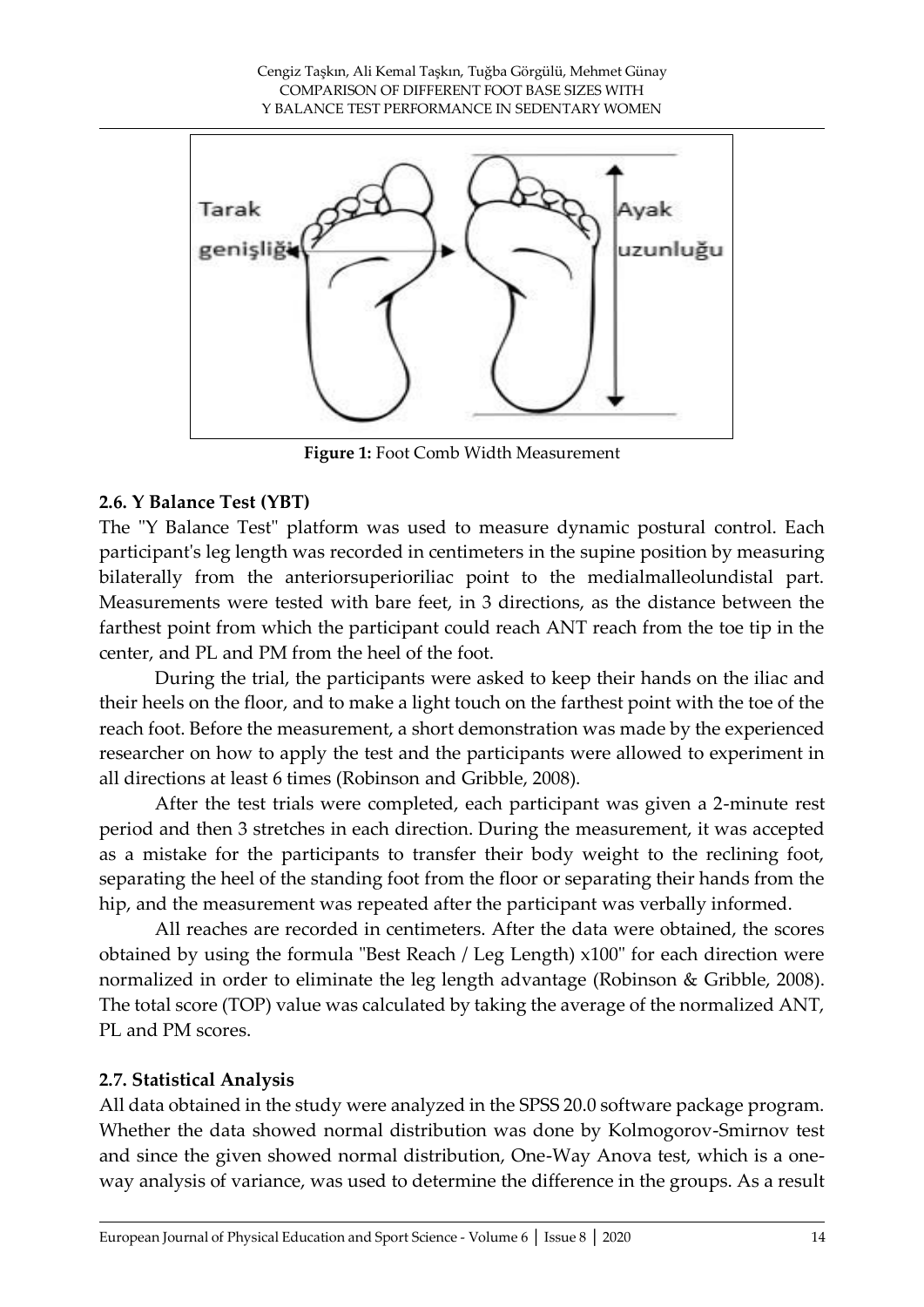of the comparisons, Tukey HSD method, one of the Post Hoc multiple comparison tests, was used to determine among which groups the difference occurred. In this study, the significance level was taken as 0.05.

### **3. Results**

| Table 1: Descriptive statistical values of the subjects |                     |                     |                     |                     |  |
|---------------------------------------------------------|---------------------|---------------------|---------------------|---------------------|--|
|                                                         | Foot sole length    | Foot sole length    | Foot sole length    | Foot sole length    |  |
| <b>Variables</b>                                        | 19,0 with 20,0 cm / | 20,1 with 21,0 cm / | 21,1 with 22,0 cm / | 22,1 with 23,0 cm / |  |
|                                                         | The toe comb width  | The toe comb width  | The toe comb width  | The toe comb width  |  |
|                                                         | 8,0 with 8,5 cm     | 8,6 with 9,0 cm     | 9,1 with 9,5 cm     | 9,6 with 10,0 cm    |  |
| N                                                       | 10                  | 10                  | 10                  | 10                  |  |
| Percent $\left(\frac{0}{0}\right)$                      | 25                  | 25                  | 25                  | 25                  |  |

When we examine Table 1, it is observed that the number and percentage values of the groups participating in the research are discussed.

| <b>Table 2.</b> Slouping the subjects according to their feet |                     |                     |                     |                     |
|---------------------------------------------------------------|---------------------|---------------------|---------------------|---------------------|
|                                                               | Foot sole length    | Foot sole length    | Foot sole length    | Foot sole length    |
| <b>Variables</b>                                              | 19,0 with 20,0 cm / | 20,1 with 21,0 cm / | 21,1 with 22,0 cm / | 22,1 with 23,0 cm / |
|                                                               | The toe comb width  | The toe comb width  | The toe comb width  | The toe comb width  |
|                                                               | 8,0 with 8,5 cm     | 8,6 with 9,0 cm     | 9,1 with 9,5 cm     | 9,6 with 10,0 cm    |
| Group No                                                      | 1st Group           | 2nd Group           | 3rd Group           | 4th Group           |
| N (number)                                                    | 10                  | 10                  | 10                  | 10                  |

When we examine Table 2, it is observed that the grouping table according to foot sole and foot comb measurements of the subjects participating in the research is discussed.

|                  | <b>Table 5:</b> Descriptive statistical values for the soles of the subjects |                   |                   |                   |  |  |
|------------------|------------------------------------------------------------------------------|-------------------|-------------------|-------------------|--|--|
| <b>Variables</b> | Foot sole length / The toe comb width                                        |                   |                   |                   |  |  |
|                  | 19,0 with 20,0cm                                                             | 20,1 with 21,0 cm | 21,1 with 22,0 cm | 22,1 with 23,0 cm |  |  |
|                  | 8,0 with 8,5 cm                                                              | 8,6 with 9,0 cm   | 9,1 with 9,5 cm   | 9,6 with 10,0 cm  |  |  |
|                  | Average $\pm$ SS                                                             | Average $\pm$ SS  | Average $\pm$ SS  | Average $\pm$ SS  |  |  |
| Age (years)      | $16,6 \pm 1,02$                                                              | $16,8 \pm 1,72$   | $16,0 \pm 1,09$   | $16.4 \pm 1.41$   |  |  |
| Height (cm)      | $158,3 \pm 2,01$                                                             | $157,8 \pm 2,29$  | $158,1 \pm 1,99$  | $158,4 \pm 1,55$  |  |  |
| Weight (kg)      | $57,86 \pm 2,54$                                                             | $57,65 \pm 2,01$  | $57,75 \pm 1,87$  | $58,02 \pm 2,06$  |  |  |
| BMI(kg/m2)       | $23,09 \pm 1,65$                                                             | $23,15 \pm 1,67$  | $23,10 \pm 1,45$  | $22,12 \pm 2,01$  |  |  |

**Table 3:** Descriptive statistical values for the soles of the subjects

In Table 3 we examine the soles of the subjects according to age and length of metatarsus width, height, weight and body mass is observed that dealt with the average index value.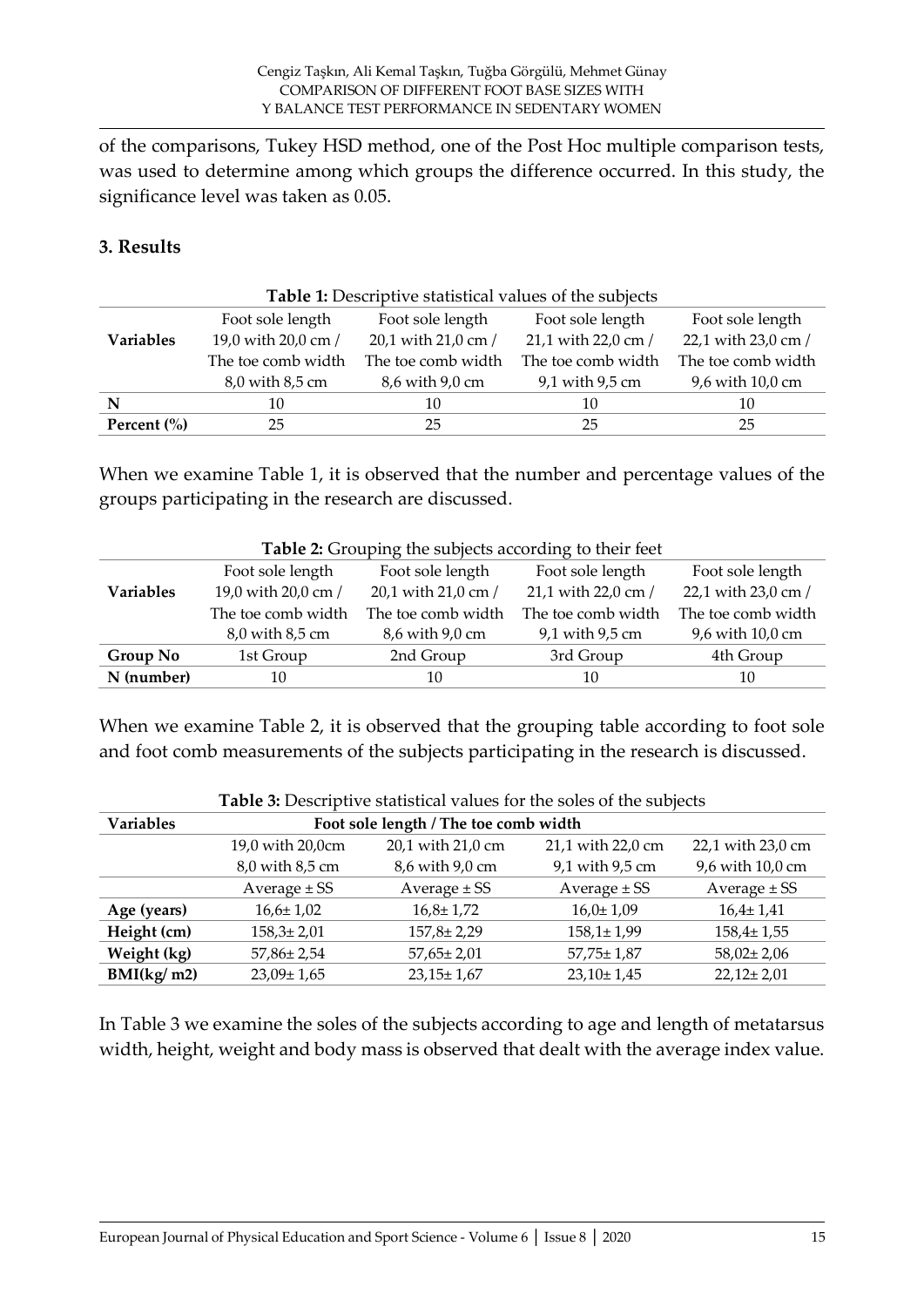|                  | <b>Table 4:</b> Comparison of the physical parameters of the subjects according to the size of their feet<br>Foot sole length / | Average | Standard<br>deviation |           |           |                   |
|------------------|---------------------------------------------------------------------------------------------------------------------------------|---------|-----------------------|-----------|-----------|-------------------|
| <b>Variables</b> | The toe comb width                                                                                                              |         |                       | ${\bf F}$ | ${\bf P}$ | <b>Difference</b> |
|                  | 19,0 cm with 20,0 cm                                                                                                            |         |                       |           |           |                   |
|                  | 8,0 cm with 8,5 cm                                                                                                              | 16,6    | 1,02                  |           |           |                   |
|                  | 20,1cm with 21,0 cm                                                                                                             |         |                       |           |           |                   |
|                  | 8,6 cm with 9,0 cm                                                                                                              | 16,8    | 1,72                  |           |           |                   |
| Age (years)      |                                                                                                                                 |         |                       | 0,165     | 0,876     |                   |
|                  | 21,1 cm with 22,0 cm                                                                                                            | 16,0    | 1,09                  |           |           |                   |
|                  | 9,1 cm with 9,5 cm                                                                                                              |         |                       |           |           |                   |
|                  | 22,1cm with 23,0 cm                                                                                                             | 16,4    | 1,41                  |           |           |                   |
|                  | 9,6 cm with 10,0 cm                                                                                                             |         |                       |           |           |                   |
|                  | 19,0 cm with 20,0 cm                                                                                                            | 158,3   | 2,01                  |           |           |                   |
|                  | 8,0 cm with 8,5 cm                                                                                                              |         |                       |           |           |                   |
|                  | 20,1cm with 21,0 cm                                                                                                             |         |                       |           |           |                   |
|                  | 8,6 cm with 9,0 cm                                                                                                              | 157,8   | 2,29                  |           |           |                   |
| Height (cm)      |                                                                                                                                 |         |                       | 0,601     | 0,583     |                   |
|                  | 21,1 cm with 22,0 cm                                                                                                            | 158,1   | 1,99                  |           |           |                   |
|                  | 9,1 cm with 9,5 cm                                                                                                              |         |                       |           |           |                   |
|                  | 22,1cm with 23,0 cm                                                                                                             | 158,4   | 1,55                  |           |           |                   |
|                  | 9,6 cm with 10,0 cm                                                                                                             |         |                       |           |           |                   |
|                  | 19,0 cm with 20,0 cm                                                                                                            | 57,86   | 2,54                  |           |           |                   |
|                  | 8,0 cm with 8,5 cm                                                                                                              |         |                       |           |           |                   |
|                  | 20,1cm with 21,0 cm                                                                                                             | 57,65   | 2,01                  |           |           |                   |
| Weight (kg)      | 8,6 cm with 9,0 cm                                                                                                              |         |                       | 0,402     | 0,698     |                   |
|                  | 21,1 cm with 22,0 cm                                                                                                            |         |                       |           |           |                   |
|                  | 9,1 cm with 9,5 cm                                                                                                              | 57,75   | 1,87                  |           |           |                   |
|                  | 22,1cm with 23,0 cm                                                                                                             |         |                       |           |           |                   |
|                  | 9,6 cm with 10,0 cm                                                                                                             | 58,02   | 2,06                  |           |           |                   |
|                  | 19,0 cm with 20,0 cm                                                                                                            |         |                       |           |           |                   |
|                  | 8,0 cm with 8,5 cm                                                                                                              | 23,09   | 1,65                  |           |           |                   |
|                  | 20,1cm with 21,0 cm                                                                                                             |         |                       |           |           |                   |
|                  | 8,6 cm with 9,0 cm                                                                                                              | 23,15   | 1,67                  |           |           |                   |
| <b>BMI</b>       |                                                                                                                                 |         |                       | 0,453     | 0,658     |                   |
|                  | 21,1 cm with 22,0 cm                                                                                                            |         |                       |           |           |                   |
|                  | 9,1 cm with 9,5 cm                                                                                                              | 23,10   | 1,45                  |           |           |                   |
|                  | 22,1cm with 23,0 cm                                                                                                             |         |                       |           |           |                   |
|                  | 9,6 cm with 10,0 cm                                                                                                             | 22,12   | 2,01                  |           |           |                   |

**Table 4:** Comparison of the physical parameters of the subjects according to the size of their feet

\*p<0.05 significance level

When we examine the table above, we found that age, height, weight and body mass index values of all groups classified according to foot sole length and foot comb width were close to each other and there was no statistically significant difference between them  $(p>0.05)$ .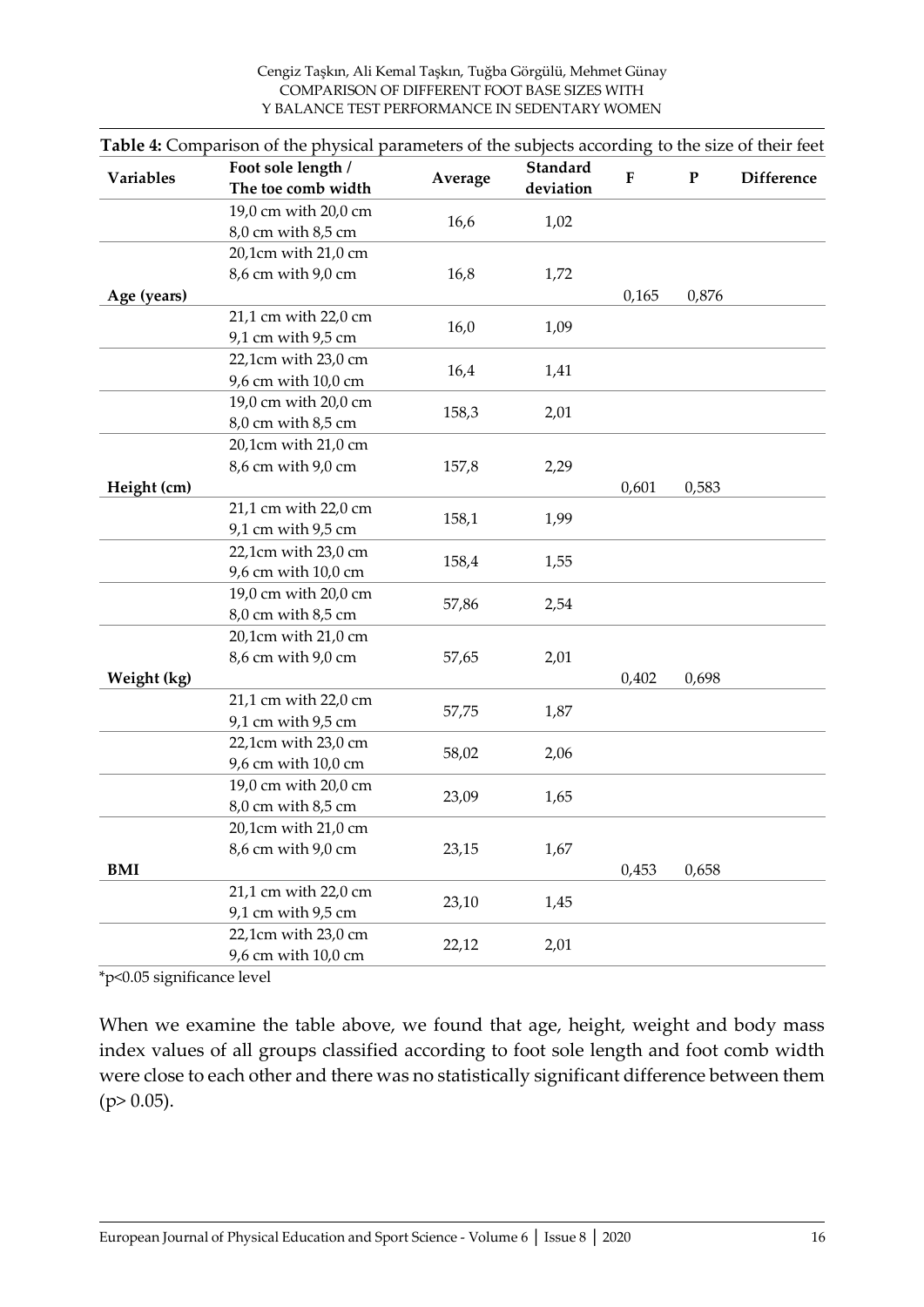Cengiz Taşkın, Ali Kemal Taşkın, Tuğba Görgülü, Mehmet Günay COMPARISON OF DIFFERENT FOOT BASE SIZES WITH Y BALANCE TEST PERFORMANCE IN SEDENTARY WOMEN

|                      | <b>Table 5:</b> Statistical values for the Y balance test of the subjects |                     |                    |                     |  |
|----------------------|---------------------------------------------------------------------------|---------------------|--------------------|---------------------|--|
| <b>Variables</b>     | Foot sole length                                                          | Foot sole length    | Foot sole length   | Foot sole length    |  |
|                      | $19,0$ cm with                                                            | 20,1 cm with        | 21,1 cm with       | 21,1 cm with        |  |
|                      | $20,0 \text{ cm}$ /                                                       | $21,0 \text{ cm}$ / | $22,0$ cm $/$      | $22,0$ cm $/$       |  |
|                      | The toe comb                                                              | The toe comb        | The toe comb       | The toe comb        |  |
|                      | width                                                                     | width               | width              | width               |  |
|                      | 8,0 cm with 8,5 cm                                                        | 8,6 cm with 9,0 cm  | 9,1 cm with 9,5 cm | 9,6 cm with 10,0 cm |  |
|                      | $(Average \pm SS)$                                                        | $(Average \pm SS)$  | $(Average \pm SS)$ | $(Average \pm SS)$  |  |
| Previous             | $65,43 \pm 4,23$                                                          | $66,74 \pm 5,99$    | $67,90 \pm 4,65$   | $71,35 \pm 5,45$    |  |
| <b>Right leg</b>     |                                                                           |                     |                    |                     |  |
| <b>Previous</b>      | $64,22 \pm 5,01$                                                          | $68,44 \pm 4,17$    | $69,72 \pm 5,12$   | $70,24 \pm 6,13$    |  |
| Left leg             |                                                                           |                     |                    |                     |  |
| Previous             | $64,32 \pm 3,87$                                                          | $67,59 \pm 4,54$    | $68,81 \pm 4,59$   | $70,79 \pm 5,34$    |  |
| Average (cm)         |                                                                           |                     |                    |                     |  |
| Posteriomedial       | $80,01 \pm 5,67$                                                          | $80,19 \pm 6,34$    | $81,45 \pm 5,65$   | $86,17 \pm 6,46$    |  |
| <b>Right leg</b>     |                                                                           |                     |                    |                     |  |
| Posteriomedial       | 77,60± 4,99                                                               | 77,97± 5,32         | $79,05 \pm 6,34$   | $81,34 \pm 5,98$    |  |
| Left leg             |                                                                           |                     |                    |                     |  |
| Posteriomedial       | 78,81±6,01                                                                | 79,0±4,95           | $80,25 \pm 6,02$   | $83,75 \pm 6,35$    |  |
| Average (cm)         |                                                                           |                     |                    |                     |  |
| Posteriolateral      | $81,92 \pm 5,09$                                                          | 79,95±6,11          | $82,76 \pm 6,17$   | $88,65 \pm 7,23$    |  |
| <b>Right leg</b>     |                                                                           |                     |                    |                     |  |
| Posteriolateral      | $80,01 \pm 4,97$                                                          | $81,86 \pm 5,94$    | $82,15 \pm 5,23$   | $87,15 \pm 6,64$    |  |
| Left leg             |                                                                           |                     |                    |                     |  |
| Posteriolateral      | 80,96±5,45                                                                | $80,91 \pm 6,31$    | $82,45 \pm 5,54$   | $87,90 \pm 6,29$    |  |
| Average (cm)         |                                                                           |                     |                    |                     |  |
| <b>Total average</b> | 74,70± 5,87                                                               | 75,86±6,45          | 77,17± 5,19        | $80,81 \pm 5,99$    |  |
| Y balance test       |                                                                           |                     |                    |                     |  |

When we examine Table 5, the Y balance test of the groups is determined by the Anterior, Posteriomedial, Posteriolateral values of the right leg; left leg Anterior, Posteriomedial, Posteriolateral values; Y balance test performance, which is the mean values of the right and left leg Anterior, Posteriomedial, Posteriolateral mean values and the mean values of the right and left leg Anterior, Posteriomedial, Posteriolateral, are seen.

| of the subjects with the Y balance test total scores |                                                                    |         |                       |       |          |                   |
|------------------------------------------------------|--------------------------------------------------------------------|---------|-----------------------|-------|----------|-------------------|
| <b>Variables</b>                                     | Foot sole length /<br>The toe comb width                           | Average | Standard<br>deviation | F     | P        | <b>Difference</b> |
|                                                      | 19,0 cm with 20,0 cm<br>$8,0$ cm with $8,5$ cm                     | 74.70   | 5,87                  |       |          |                   |
| Total average Y                                      | $20.1$ cm with $21.0$ cm                                           |         |                       |       |          |                   |
| balance Test                                         | 8,6 cm with 9,0 cm                                                 | 75.86   | 6,45                  | 2,701 | $0.014*$ | $1-4$             |
|                                                      | $21.1$ cm with $22.0$ cm<br>$9.1 \text{ cm}$ with $9.5 \text{ cm}$ | 77,17   | 5,19                  |       |          | $2 - 4$           |
|                                                      | $22.1$ cm with $23.0$ cm<br>9.6 cm with 10.0 cm                    | 80,81   | 5,99                  |       |          |                   |

**Table 6:** Comparison of the foot sole measurements

Note: 1- ≤ 20.0 cm and below - 8.0 cm and below, 2- 20.1 to 21.5 cm - 8.1 cm to 8.5 cm, 3- 21.6 to 23.0 cm -8.6 cm to 9.0 cm, 4- 23.1 cm and above - 9.1 cm and above.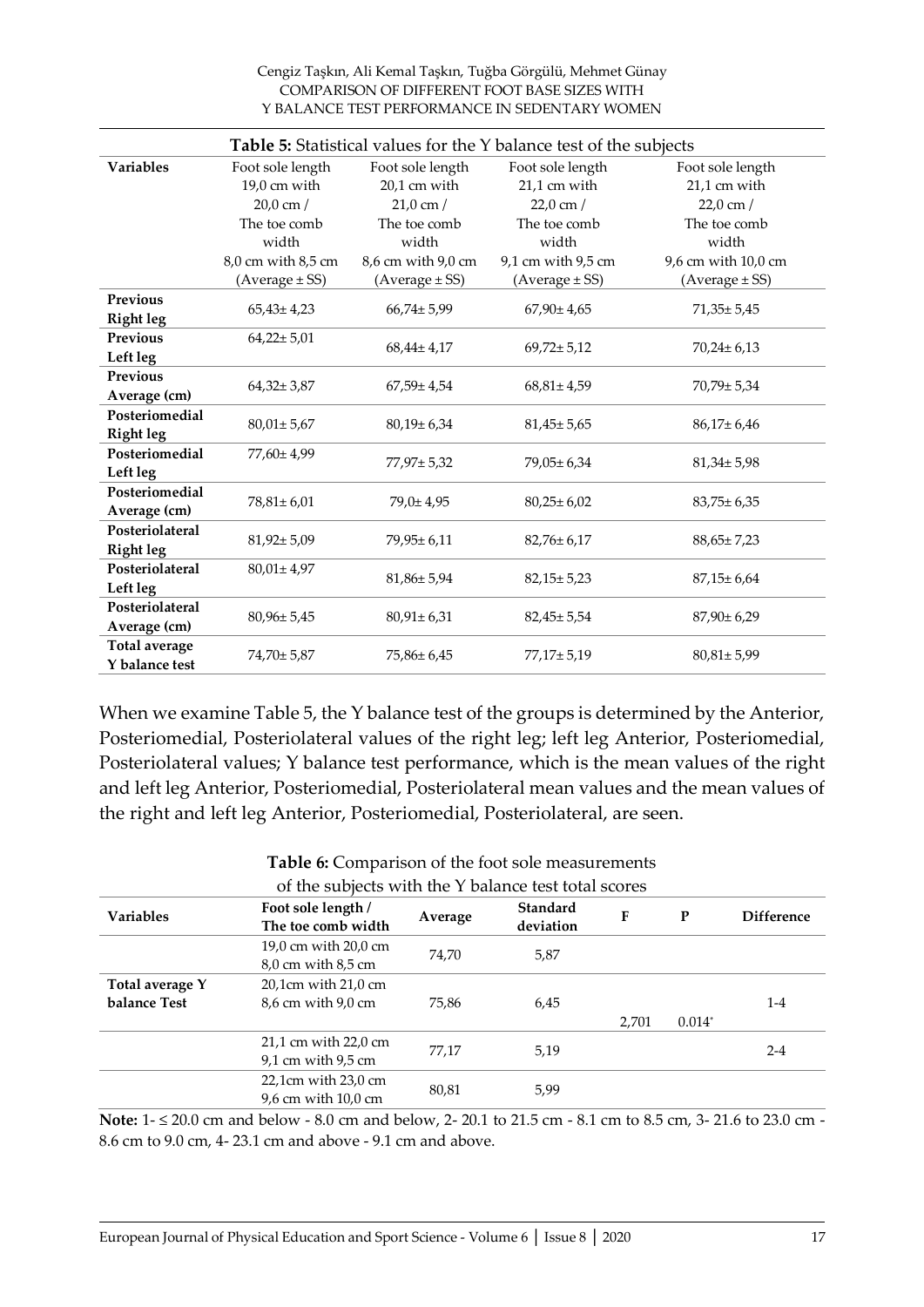When we examine Table 6, in the comparison of Y balance performance values of the groups classified according to foot sole length and foot comb width measurements with each other; a statistically significant difference was found between groups 1 and 4 in favor of the 4th group ( $p \le 0.05$ ). In addition, as a result of the statistical evaluation, a statistically significant difference was found between groups 2 and 4 in favor of the 4th group (p <0.05); although there are differences between the values of groups 1 and 3, groups 2 and 3, and groups 3 and 4, no statistically significant differences were found in these differences ( $p$ > 0.05).

### **4. Discussion and Conclusion**

In this study, it was investigated whether foot sole length and foot comb width had a significant effect on Y Balance Test reach in sedentary women. The reason we used the Y balance test to determine balance performance in our study is: Y Balance Test (YCT) is shown as one of the screening tools that evaluate dynamic postural control and are used clinically for injury prediction (Butler et al., 2002). In addition, it has been reported that the reach performance scores obtained as a result of the Y Balance Test are important in determining the risk of injury and lower extremity asymmetry (Gribble et al., 2012).

During the study, care was taken that all of the subjects used to obtain the data had a sedentary lifestyle and that they were individuals without statistical differences in terms of age, height, weight and body mass index values.

Because it is thought that the performance of individuals in the same age group but with different height, weight and body mass index will also be different. As a matter of fact, when we look at the studies in the literature, in a study examining the relationships between physical fitness parameters in children aged 9-10, it was found that increases in body mass index negatively affect balance performance (Haslofça et al., 2011). In another study on sedentary women, ıt has been reported that increased body mass index values cause significant decreases in oxygen saturation levels (Taşkın et al., 2019). It is thought that significant decreases in oxygen saturation will cause muscle and bone fatigue and lack of concentration in individuals and consequently balance performance will be negatively affected. Foot sole length and foot comb width values are thought to be important in the balance performance of individuals.

Because the foot is a part of our body that carries all the weight of the body and therefore does a lot of work. For this reason, researches have been made to find the pressure distribution related to the tip of the foot. For years, these pressure points were accepted as the heel, first and thumb fingers, and then this view, namely the Kapandji assumption, was worn out thanks to pedobarography and it was proved that the second and third metatarsal heads were exposed to more pressure (Kanatlı et al., 2006). Postural stability, ie static and dynamic balance, is defined as the ability to control the center of gravity on the support base of the body (Wollacot, 1986). Posture and balance control also constitute the basis for motor skills in daily activities performed by the displacement of the whole body or parts (Ateş et al., 2017).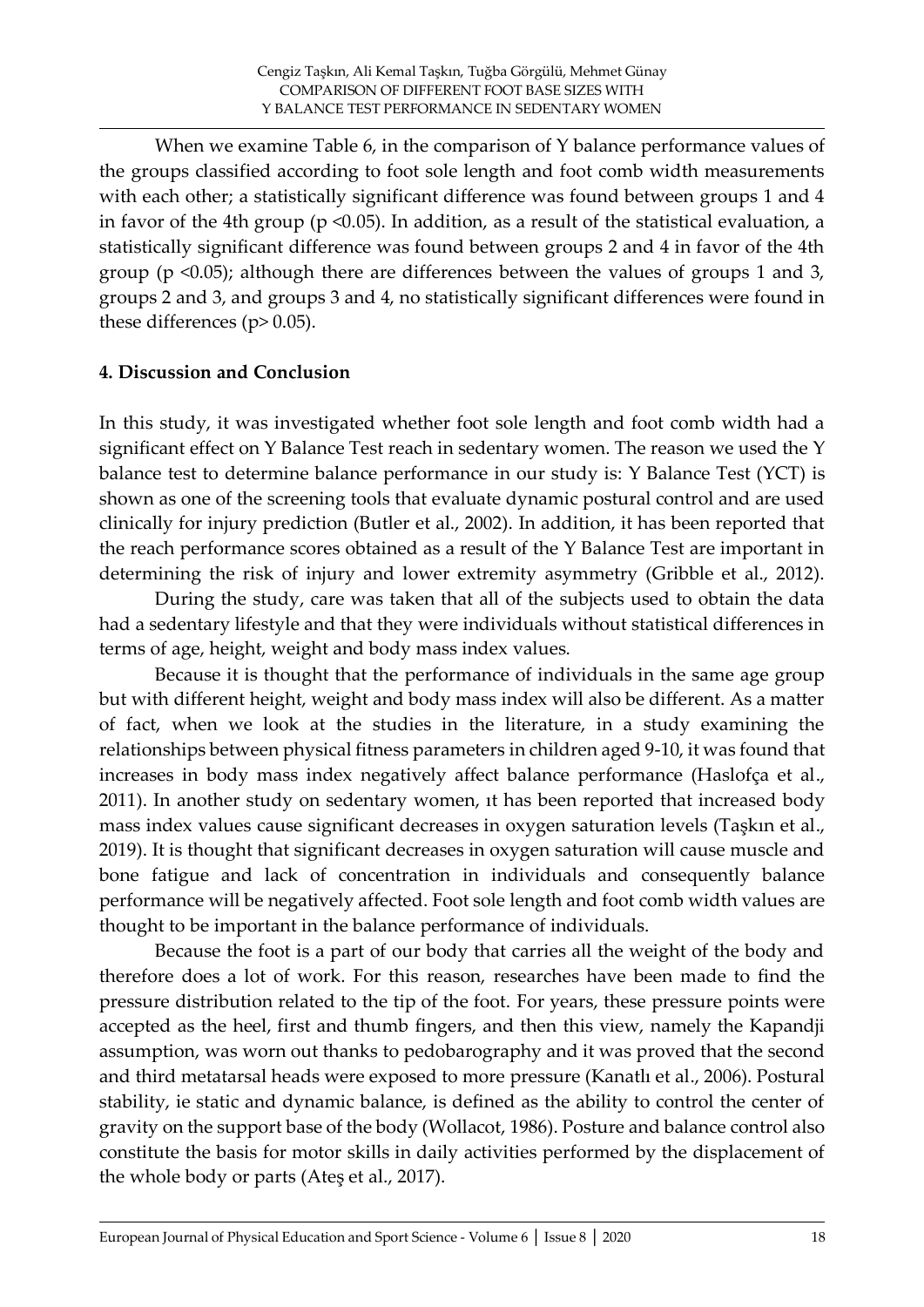At the end of our work, in the comparison of the groups classified according to foot sole length and foot comb width with each other according to the Y balance test results; 1st groups with foot sole length between 19.0 cm and 20.0 cm and foot comb width between 8.0 cm and 8.5 cm, foot sole length between 22.1 cm and 23.0 cm and foot comb width It was determined that there was a statistically significant difference in favor of group 4 between groups 4 between 9.6 cm and 10.0 cm. In addition, as a result of the evaluation, a statistically significant difference was found between the 2nd and 4th groups in favor of the 4th group; no significant differences were found between the values of groups 1 and 3, 2 and 3, and groups 3 and 4. When we look at the results obtained in the study, it has been determined that as foot sole length and foot comb width increase, it creates positive effects on Y balance performance.

Position information is perceived by skin receptors and proprioceptors to stay in balance (Ataman, 2015). Joint receptors are responsible for proprioception sensation, and free nerve endings and Merkel discs and Meissner bodies are responsible for skin sensation (Yaltkaya, 2000). These sensory organs are particularly abundant in the soles of the feet and palms (Kaya, 2014). This information believe that it will provide significant advantages to individuals with large foot base surface and foot comb width, especially in dynamic balance performance created by static and postural oscillation. When we look at the literature, there are many studies on Y balance performance, but there are not many studies comparing foot sole and comb measurements with Y balance test. We think that this study we have done will be a study that will shed light for future studies and that foot sole and foot comb measurements are an important factor in Y balance performance.

# **References**

- Ataman Ö, 2015. Toplumdaki yaşlılarda tüm vücut vibrasyon tedavisinin kas gücü ve denge-koordinasyon üzerine etkisi.
- Ateş B, Çetin E, Yarım İ, 2017. Kadın Sporcularda Denge Yeteneği ve Denge Antrenmanları. Cilt 2, Sayı 2, S:66 – 79.
- Kanatlı U, Yetkin H, Songür M, Öztürk A, Bölükbaşı S, 2006. Yürüme Analizinin Ortopedik Uygulamaları, Totbid dergi; 5: 1-2
- Kaya D, 2014. Proprioception: The Forgotten Sixth Sense. OMICS Group International Access at [http://www/esciencecentralorg/ebooks/proprioceptionthe](http://www/esciencecentralorg/ebooks/proprioceptionthe-forgottensixth-sense)[forgottensixth-sense.](http://www/esciencecentralorg/ebooks/proprioceptionthe-forgottensixth-sense)
- Koyuncu G. 2013. 65 yaş üstü bireylerde denge durumunun değerlendirilmesi. Trakya Üniversitesi Sağlık Bilimleri Enstitüsü Yüksek Lisan Tezi. Edirne.
- MEB Megep, 2013. Ayakkabı ve Saraciye Teknolojisi. Ayakkabıda Ölçü Alma Modülü. Ankara.
- Mononen K, Konttinen N, Viitasalo J, Era P, 2007. Relationships between postural balance, rifle stability and shooting accuracy among novice rifle shooters. Scandinavian Journal of Medicine & Science in Sports. 17(2):180-5.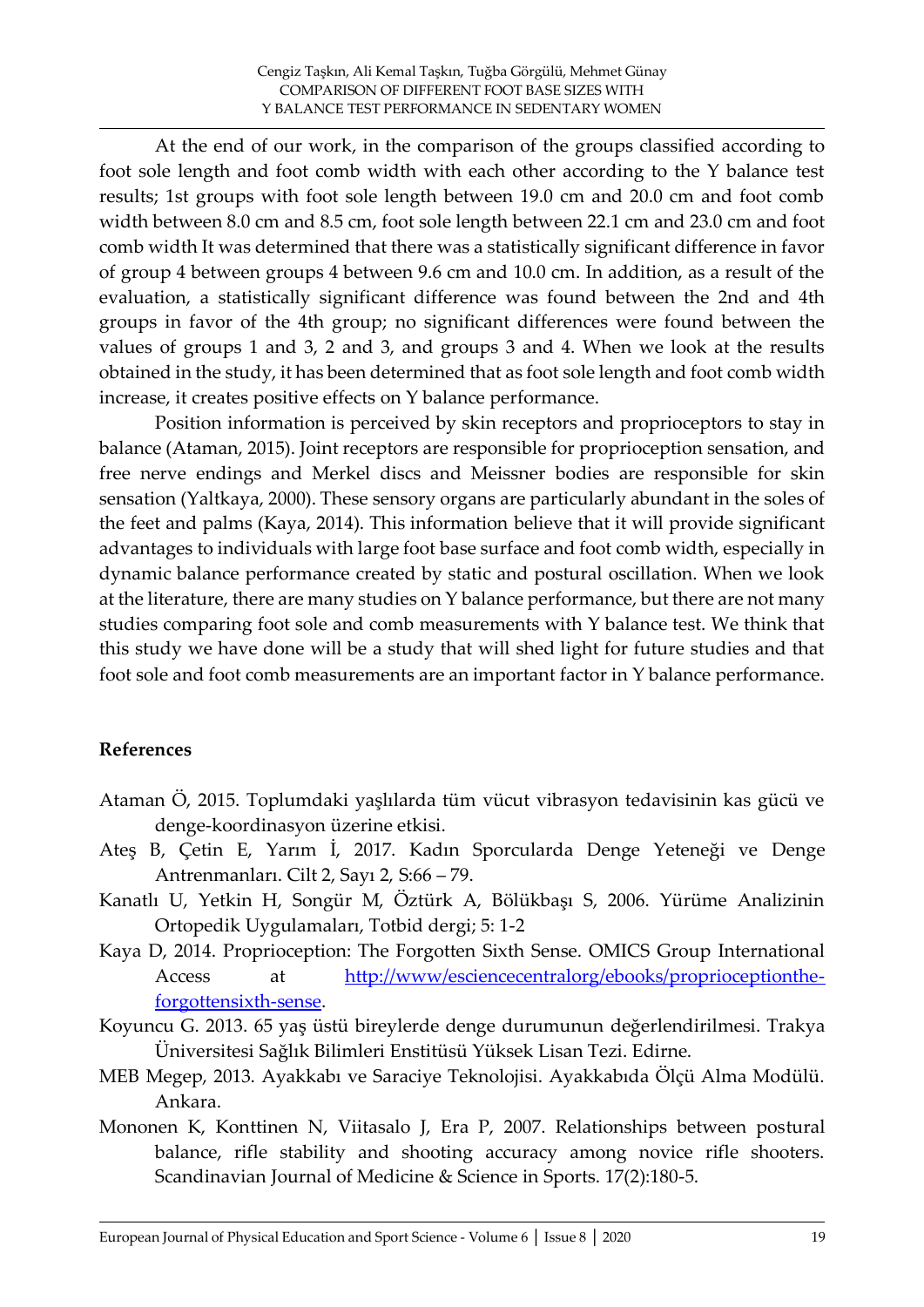- Robinson, R, Gribble P, 2008. Kinematic predictors of performance on the Star Excursion Balance Test. Journal of sport rehabilitation, 17(4), 347-357.
- Shumway-Cook, A, Woollacott MH, 2007. *Motor control: Translating research into clinical practice*. Philadelphia: Lippincott Williams & Wilkins.
- Taşkın C, Karakoç Ö, Taşkın K. A, 2019. Investigation of The Relationship Between Oxygen Saturatıon Level and Body Mass Index in Middle-Aged Sedentary Females International. Social Mentality and Researcher Thinkers Journal. (5(24): 1527-1532.

Yaltkaya K, 2000. Nöroloji ders kitabı: Palme Yayıncılık.

[Woollacott MH,](https://www.ncbi.nlm.nih.gov/pubmed/?term=Woollacott%20MH%5BAuthor%5D&cauthor=true&cauthor_uid=3557634) [Shumway-Cook A,](https://www.ncbi.nlm.nih.gov/pubmed/?term=Shumway-Cook%20A%5BAuthor%5D&cauthor=true&cauthor_uid=3557634) [Nashner LM,](https://www.ncbi.nlm.nih.gov/pubmed/?term=Nashner%20LM%5BAuthor%5D&cauthor=true&cauthor_uid=3557634) 1986. Aging and posture control: changes in sensory organization and muscular coordination. Int J Aging Hum [Dev.](https://www.ncbi.nlm.nih.gov/pubmed/3557634) 1986;23(2):97-114.